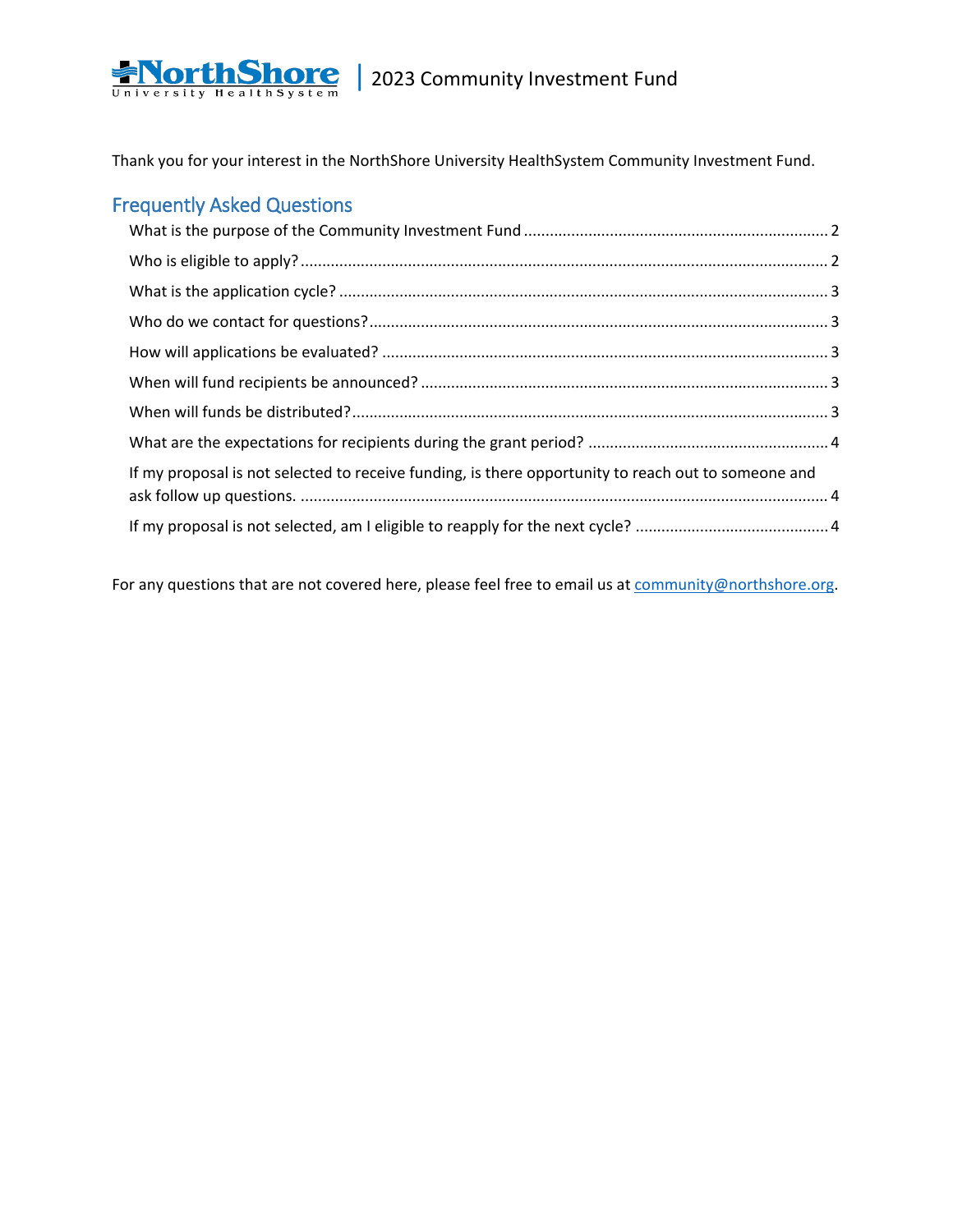

## <span id="page-1-0"></span>What is the purpose of the Community Investment Fund

At NorthShore University HealthSystem (NorthShore), we believe that in order to truly care for the communities we serve, we must have clear understanding of community health needs and get involved in our communities. The Community Investment Fund is one of many ways in which we seek to engage with our communities and provide community-connected care.

In 2023, NorthShore plans to distribute up to \$4 million as grants to local partners to create or expand programming that promotes community health & wellbeing and economic security in ways that emphasize one of three community health needs informed by our Community Health Needs Assessment:

- **1. Access to and coordination of healthcare**
- **2. Access to behavioral health care**
- **3. Prevention and management of chronic conditions and diseases**

#### <span id="page-1-1"></span>Who is eligible to apply?

Eligibility is restricted to organizations that are (or collaborations that involve):

- Not for profit and/or nonprofit charitable organization that are classified as exempt from federal income taxes under Section 501(c )(3) of the Internal Revenue Code, or
- Certified:
	- o BIPOC organization
	- o Minority Business Enterprise (MBE)
	- o Women-owned Business Enterprise
	- o Tribal organization

#### Why are organizations limited to the above categories?

The fund is intended to support community-focused organizations and diverse owned business.

### What funding amount can I apply for?

Prior Community Investment Fund awards range from \$116,000 to \$682,000.

### Can I apply for a multiyear award?

<span id="page-1-2"></span>Single year proposals and multiple year proposals up to 3-years will be considered. In the case of multiyear grants, funding for years 2 and/or 3 will be contingent on meaningful progress towards deliverables and goals.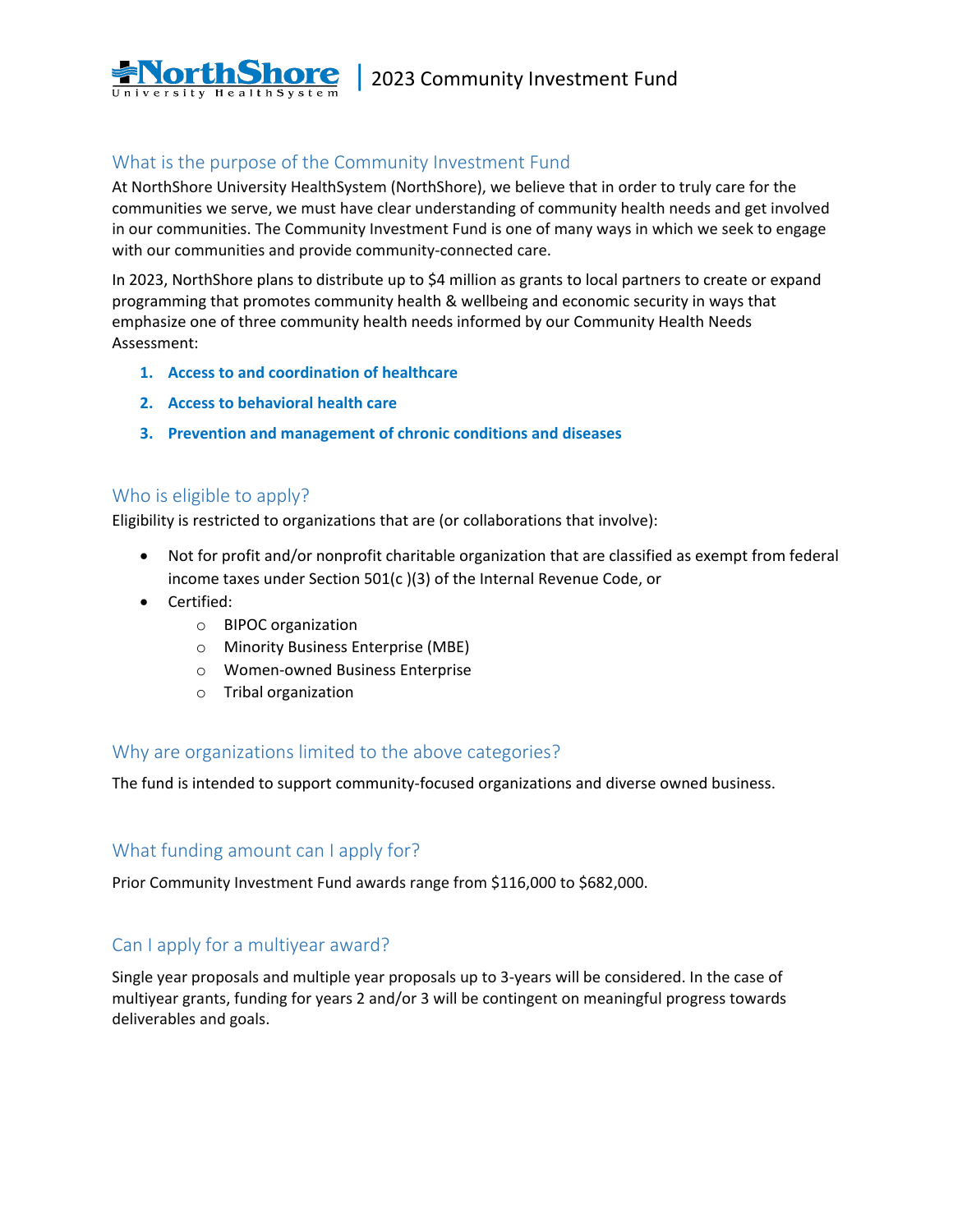

#### What is the application cycle?

- Applications Open: Monday, June  $6<sup>th</sup>$ , 2022
- Applications Due: Sunday, July  $31^{st}$ , 2022
- Winners Notified: November 2022
- Funding Period Begins: January 2023

### <span id="page-2-0"></span>Who do we contact for questions?

Please email [community@northshore.org](mailto:community@northshore.org) with any questions that you have on the Community Investment Fund, application, grant period, or other topics.

### <span id="page-2-1"></span>How will applications be evaluated?

The following information will guide award decisions:

- Program Design & Service Delivery
	- o Evidence of unmet community need, health or socioeconomic disparity provided, including scope, scale, and impacted population
	- o Program is well aligned with the unmet need and purpose of the community investment fund
	- o Target populations for services are primarily within the service area of NorthShore University HealthSystem
- Program Financing & Sustainability
	- o Funding to support the project design is detailed
	- o Project sustainability plan beyond the grant funds
- Program Impact and Measurement
	- o Intended impact on the community, unmet need, and target population
	- o Measurement that provides insight into impact and information that allows adjustments to improve the program design and population served
- Organizational Alignment & Capability
	- $\circ$  Program is consistent with mission and/or organizational goals
	- $\circ$  Evidence of capability of leadership and organization to successful execute on the program, including financial viability

### <span id="page-2-2"></span>When will fund recipients be announced?

Fund recipients will be notified in November 2022 and formally announced in January 2023.

### <span id="page-2-3"></span>When will funds be distributed?

<span id="page-2-4"></span>Funds will be distributed quarterly with the first payment planned in January 2023. Alternate payment schedules may be determined based on specific program needs.